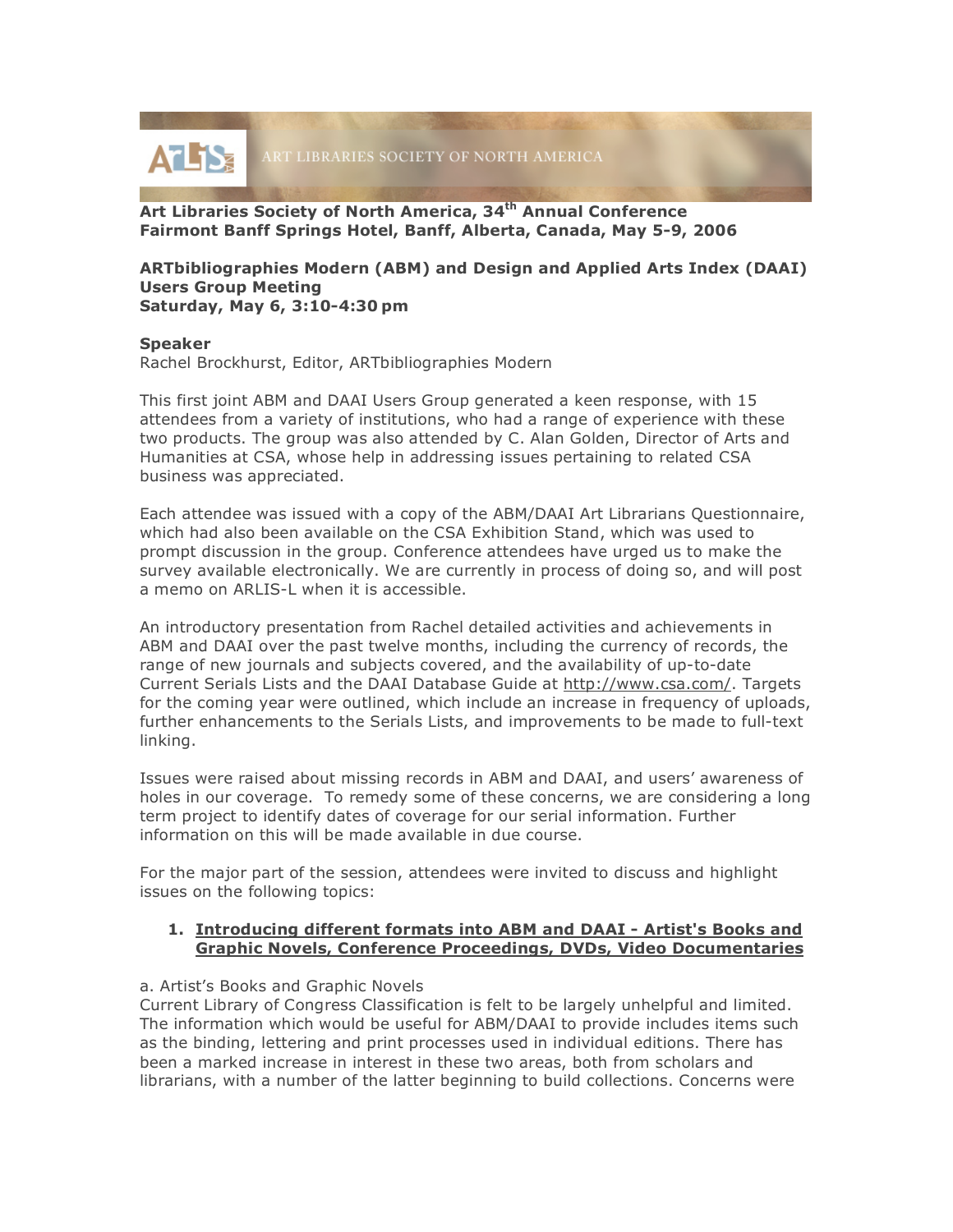### **ARTbibliographies Modern (ABM) and Design and Applied Arts Index (DAAI) Users Group Meeting - Saturday, May 6, 3:10-4:30 pm**

raised over their status/document type – neither ABM nor DAAI cover art objects, but rather secondary sources about art and design.

## b. Conference Proceedings

Rachel indicated that, with the relocation of Library and Information Science Abstracts (LISA) to European office of CSA in Oxford, U.K., where ABM and DAAI are based, we now have the technology to begin covering Conference Proceedings in ABM and DAAI. This was met with considerable enthusiasm. Two conferences mentioned during the discussion were REFRESH! Conference on the Histories of Media Art (http://www.mediaarthistory.org/main.html) and DiGRA World Conference of the Digital Games Research Association (http://www.digra.org/) Rachel invited further suggestions of Conferences to be emailed to her or Deb Sanders (see below for contact details).

## c. DVDs and Video Documentaries

In general, the response to this was positive, with some queries over the method and scope of coverage. Rachel explored the possibilities of covering documentaries about artists and video interviews in a similar fashion to articles. Alan Golden explored some multimedia issues in regard to links that may be incorporated on CSA Illumina, resources and copyright permitting.

## **2. Book and Exhibition Catalog coverage in ABM**

Rachel reiterated that the backlog of Books and Catalogs had now largely been made available on CSA Illumina, and highlighted concerns within the Oxford team over the relevancy of Book and Catalog records in ABM in light of developments on other bibliographic internet services, such as amazon.com.

Rachel asked the group how this function was used within their libraries. Librarians stressed that this service was very important to their collection development, and is generally used to enhance the information held on their local library catalog – it was not felt to be an either/or option, and often turns up titles that would not have been apparently relevant from the library catalog listing alone.

The acquisition strategy for Books and Catalogs in ABM is being reappraised by the editorial and acquisition team, and advice on content was asked for. Here, the group suggested:

- Looking to the lists offered by book distributors such as Worldwide Books which sell wholly to the library community.
- Researching extant library collections of exhibition catalogs and pamphlets. Two particular collections mentioned were those at the University of California, Santa Barbara and the Art Institute of Chicago.
- ABM should cover all Biennale Catalogs if possible, as they provide significant detail on participating artists, and are key to the study of contemporary art.

In response to questions over the decision to provide abstracts for Book and Catalog records, and to what depth, the group offered the following:

- Abstracts are useful in the sense that they are a 'word-soup' for students, and can often suggest useful material/avenues for enquiry which may not have been found if just an indexed bibliographic listing had been available.
- Following from that, the more abstracts per book (i.e. an abstract for each relevant chapter) would offer more instances for finding material…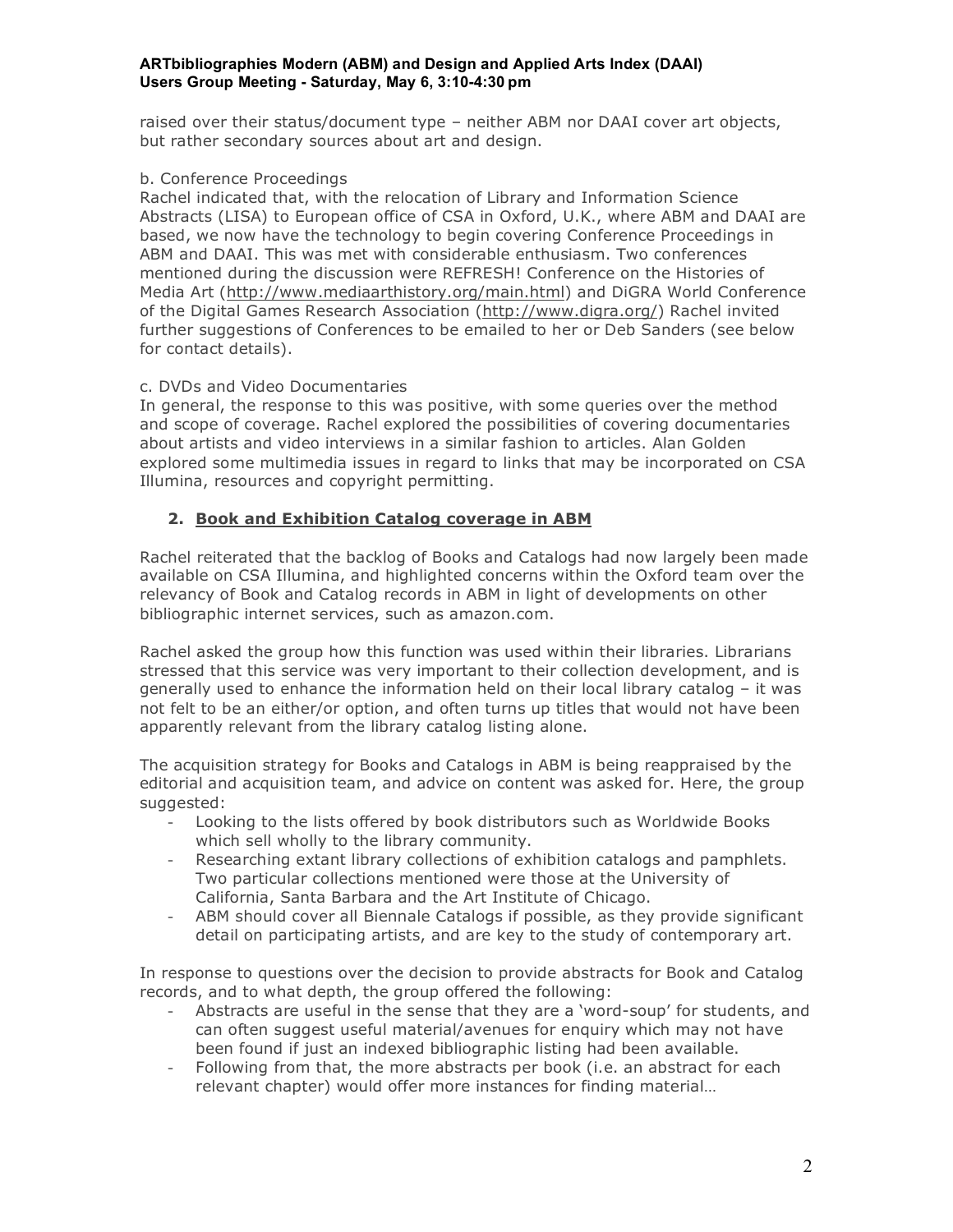### **ARTbibliographies Modern (ABM) and Design and Applied Arts Index (DAAI) Users Group Meeting - Saturday, May 6, 3:10-4:30 pm**

...however, there was a general feeling that if covering essays and chapters within books would diminish resources and reduce the breadth of material available from ABM, then a single detailed record would be adequate.

# **3. Book and Exhibition Reviews in ABM and DAAI**

At present, ABM cover only Exhibition Reviews (ER) whereas DAAI has now ceased covering Book Reviews (BR) from its content (as of April 2006) – Rachel asked the group what their views on these types of records were. Should ABM provide BRs? Should these types of records have as full an abstract as an article record? And should the critical stance of the author feature in the abstract?

- ERs are found to be useful when researching the activities of artists and galleries, and when information on a gallery is hard to find elsewhere.
- Fuller abstracts may be useful/more representative for some serials, although if this took resources away from covering more articles, the latter are more important for scholars.
- Higher level scholars use book reviews to track the subjects covered by publications in their area of study/research, and also to survey the activities of other scholars in their field.
- The critical stance was deemed important by some of the group, whereas others didn't feel strongly either way.

It was requested that Rachel submit the list of journals considered for ER coverage to ARLIS-L in order that librarians give their opinions on those covered, and offer suggestions for key serials that may be missing from coverage. This will be done in the coming weeks.

# **4. Retrospective projects**

In conjunction with the librarian at Sotheby's Institute of Art, London, ABM is looking into a project to create retrospective content. The group suggested that this type of content would be valuable for those journals which are not currently available in print or digital formats, but far less so for journals which have already digitized their back issues. The group warned against creating a redundancy and recommended that further research should be completed before starting such a project.

Rachel also noted the retrospective project DAR (Design Abstracts Retrospective), which is scheduled for distribution by CSA in early 2007.

## **5. Languages in ABM and DAAI**

Reflecting on the broad range of languages and places of publication to be found in ABM's current coverage, Rachel enquired as to which languages were regularly used in the group's libraries, and what geographic range their serials collections had. French and Spanish appeared to be the most predominant holdings for other language serials, with those institutions from Quebec stressing that a number of students spoke only French fluently.

It was felt that, even when the journals were not in English, having a range of countries of origin helped students to identify where work is being shown, and can track trends of art practice/scholarship in different geographical areas.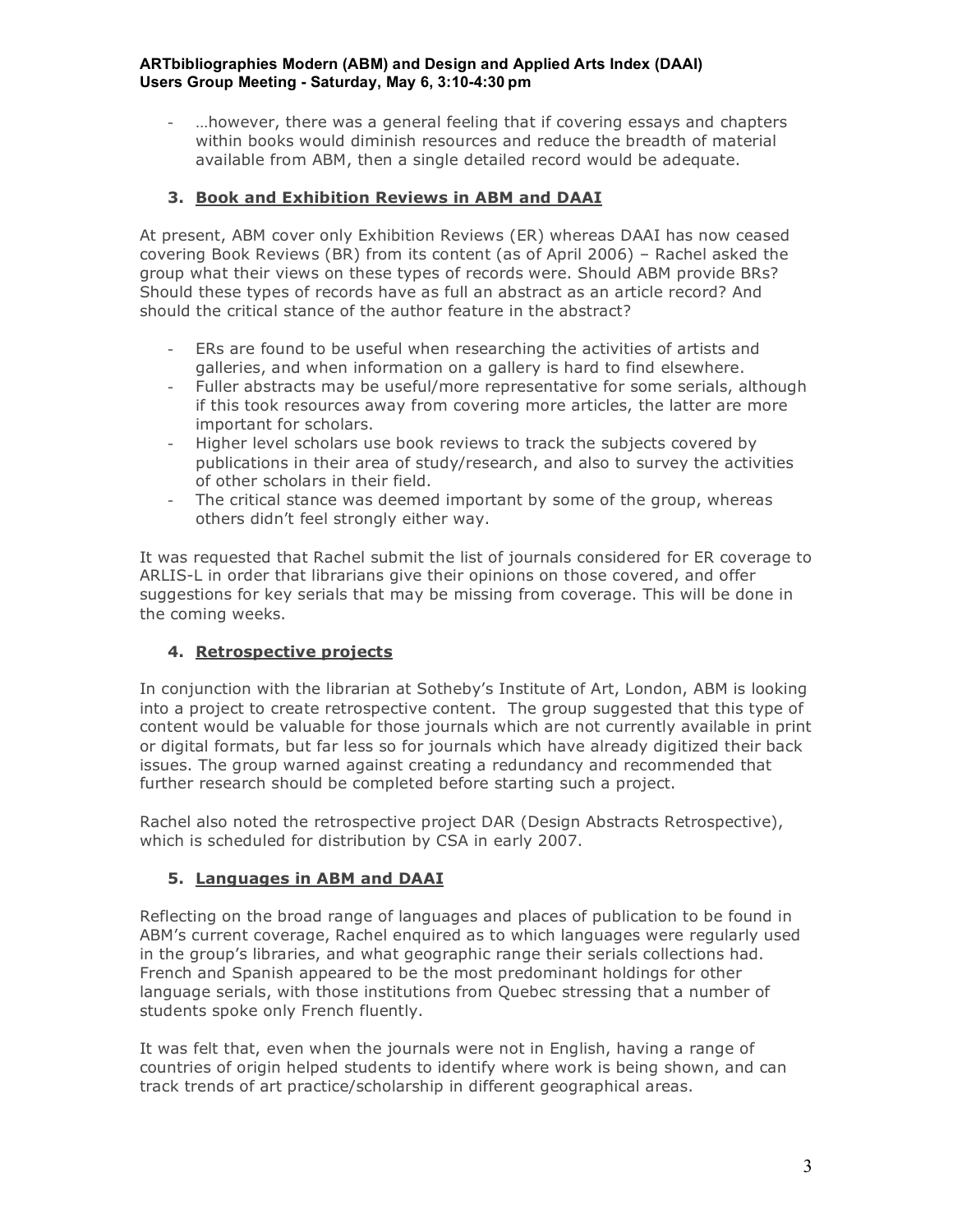## **6. Enhancements to search strategies**

In an effort to identify areas where the search options offered in CSA Illumina could be improved, Rachel asked briefly what features were lacking, hard to find, or hard to use in the current platform. Her suggestion of a pull-down menu for Publication Type (e.g. Book, Catalog etc.) was felt to be a positive inclusion. A query over whether there was a setting option to always see records in full format was raised. Rachel will address the query to a CSA trainer in the coming weeks.

### **7. Currency awareness services, such as ARTbibliographies Current Titles (ACT) and Recent References**

Following discussions amongst the Oxford team over the relevancy of ACT, Rachel quickly surveyed the group as to whether they subscribed to this service. No members of the group recalled a recent subscription to the service.

Rachel then introduced the Recent References service, which is not currently available for ABM and DAAI, explained that it would consist of unedited records loaded every two weeks and would provide the most recent records ABM and DAAI had to hand. She highlighted the problem that, as DAAI currently uploads records every two weeks, a two week service for DAAI would make no difference to currency. The group voiced no strong opinion on this development, although some felt it may be of value for ABM. Rachel concluded by intimating that this may be a development to watch for in the future, by which time a suitable version of this service could be developed for the Arts and Humanities databases.

## **8. Other areas the group discussed**

Why does ABM not go back further for the coverage of American Art?

The discussion centered on the date at which American Art can be considered 'Modern'. The group's suggestions ranged from 1780 to 1850, depending on the focus of their scholars and institutions. It was felt that the early period of American Art has not been covered well by electronic resources such as ABM, and queries were raised over the changes in the scope of ABM.

Rachel reviewed the current scope of ABM, and referred to the alteration to the scope of ABM from Issue 19, 1988. In the Introduction, the then Editor stated: *'in order to continue to offer a comprehensive service in modern art which meets the needs of our users, it would be necessary both to expand and to revise the existing ABM… ABM's principal area of strength is seen to be its documentation of 20th Century material, and that other services are now providing a thorough coverage of the 19th century'* . However, our subscriber base has changed over time, as have the topics of study, Rachel acknowledged that it may be advantageous for ABM to revise its scope in consultation with its users and advisers. She concluded by noting that as ABM has made an exception for photography, so perhaps an adjustment for American art, Canadian art, and that from similar countries could also be made.

For further information about this discussion and/or other details about ABM and DAAI, please contact the Editorial team direct via email: Rachel Brockhurst (Editor, ABM) rbrockhurst@csa.com Deb Sanders (Editor, DAAI) dsanders@csa.com Elizabeth Madder (Managing Editor, Arts and Humanities) emadder@csa.com